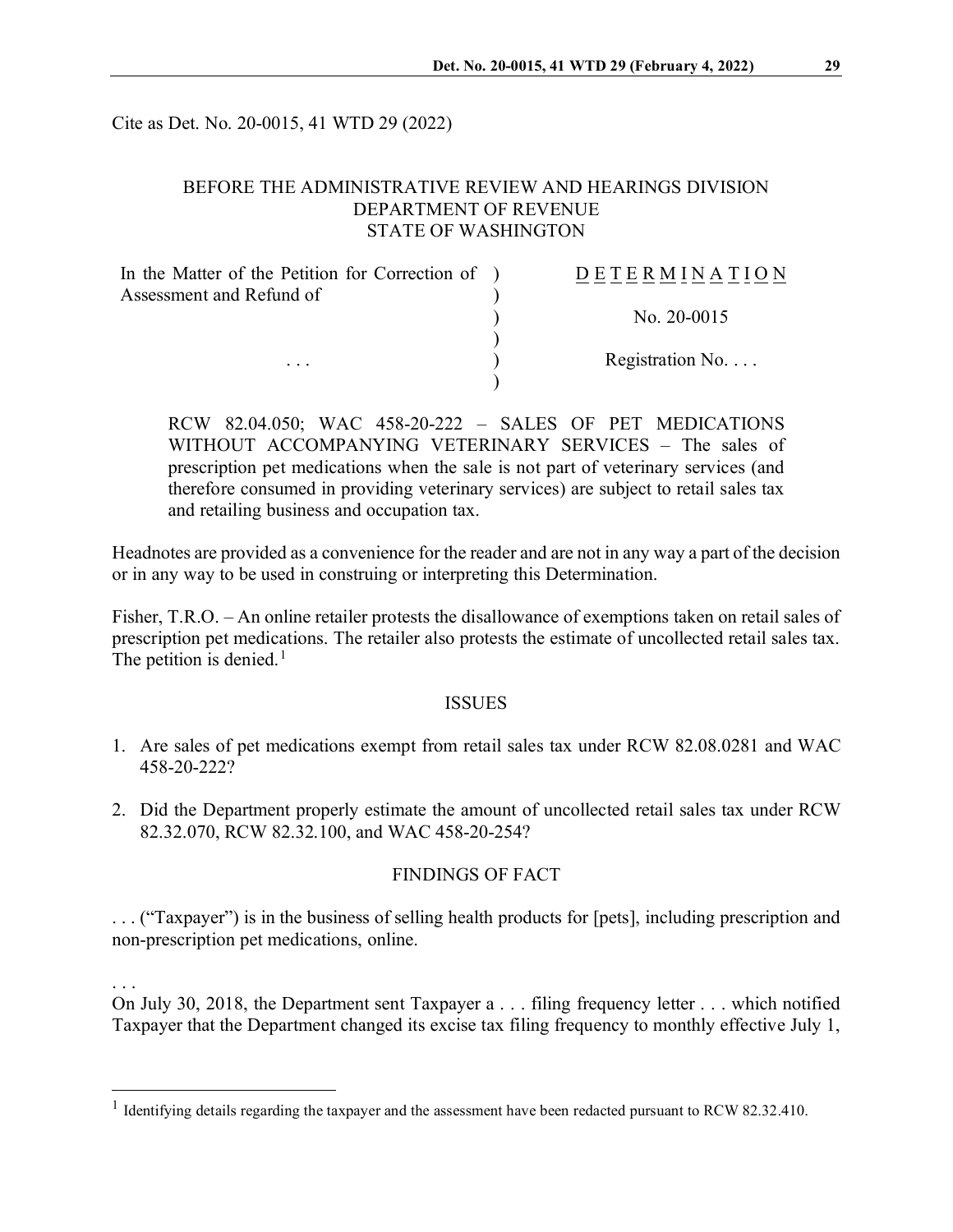2018. The Department further notified Taxpayer that the due date for the July 2018 period would be August [2](#page-1-0)9, 2018. $^2$ 

Taxpayer timely filed its July 2018 excise tax return. The Department reviewed the July 2018 excise tax return and noted that Taxpayer took a deduction for prescription drugs for pets. The Department reached out to Taxpayer to give Taxpayer the option of amending the July 2018 excise tax return to remove the deduction for prescription drugs. Taxpayer responded by arguing it was entitled to a deduction from retail sales tax when selling prescription drugs for pets.

Taxpayer then timely filed its August, September, October, and November 2018 excise tax returns taking a deduction for prescription drugs sold for pets.

On October 5, 2018, the Department disallowed the deduction on the July 2018 excise tax return, and assessed Taxpayer \$ . . . in unremitted retail sales tax, \$ . . . in a substantial underpayment penalty, and  $\$ \dots$  in interest for a total of  $\$ \dots$  [which included a] credit to Taxpayer for  $\$ \dots$ <sup>[3](#page-1-1)</sup> Because the Department did not have sourcing information for the individual retail sales, the Department estimated the local portion of the retail sales tax . . . .

On January 3, 2019, the Department issued an assessment for the July 2018, August 2018, and September 2019 excise tax periods in Document No. . . . . The assessment included \$ . . . for the July 2018 period,<sup>[4](#page-1-2)</sup> \$ . . . for the August 2018 period,<sup>[5](#page-1-3)</sup> and \$ . . . for the September 2018 period,<sup>[6](#page-1-4)</sup> along with  $\$\dots$  in an additional assessment penalty on the September 2018 period.<sup>[7](#page-1-5)</sup>

On January 9, 2019, the Department issued an assessment for the October 2018 period in Document No. . . . . The assessment included  $\hat{\mathcal{S}}$  . . . in uncollected retail sales tax,  $\hat{\mathcal{S}}$  . . . in a substantial underpayment penalty,  $\$\dots$  in interest, and credited Taxpayer with having paid  $\$\dots$ in excise taxes and \$ . . . in deductions the Department did not disallow.

On January 9, 2019, the Department also issued an assessment for the November 2018 period in Document No.  $\dots$ . The assessment included  $\text{\$} \dots$  in unremitted retail sales tax, a  $\text{\$} \dots$  substantial

<span id="page-1-0"></span> $2$  As noted in the ... filing frequency letter, this was an extended due date. Typically, monthly returns are due on the 25th day of the month following the final day of the taxable period; when the 25th day falls on a weekend or legal holiday, the due date extends to the next business day. *See* WAC 458-20-228(4).

<span id="page-1-1"></span> $3$  The credit consisted of the  $\$ \dots$  in tax Taxpayer previously paid on its July 2018 excise tax return  $\dots$ ,  $\$ \dots$ , which represented the amount of overpayment on Taxpayer's December 2017 excise tax return, and . . . \$ . . . , which represented the tax attributable to the bad debt deductions and return allowances Taxpayer took on its July 2018 excise tax return that the Department did not disturb.

<span id="page-1-2"></span><sup>&</sup>lt;sup>4</sup> The January 3, 2019, Assessment included the 25% assessment penalty. At the time of the October 5, 2018, Assessment, only the 5% substantial underpayment penalty had accrued.

<span id="page-1-3"></span><sup>&</sup>lt;sup>5</sup> The Department assessed Taxpayer  $\$\dots$  for the August 2018 period, which included  $\$\dots$  in unremitted retail sales tax, a  $\$\ldots$  additional assessment penalty, and  $\$\ldots$  in interest, along with credits of  $\$\ldots$  in taxes previously paid and \$ . . . in tax attributable to the deductions the Department did not disallow.

<span id="page-1-4"></span><sup>&</sup>lt;sup>6</sup> The Department assessed Taxpayer  $\$\dots$  for the September 2018 period, which included  $\$\dots$  in tax,  $\$\dots$  in a 15% additional assessment penalty, and \$ . . . in interest, along with credits of \$ . . . in taxes previously paid and \$ . . . in tax attributable to the deductions the Department did not disallow.

<span id="page-1-5"></span> $7$  The additional assessment penalty goes from 15% to 25% if the assessment is not paid 30 days after the due date. RCW 82.32.090(2). Here, the 15% penalty was included in the September 2018 total assessment, with the remaining 10% of the penalty listed with "additional interest and penalty" section of the January 3, 2019, Assessment.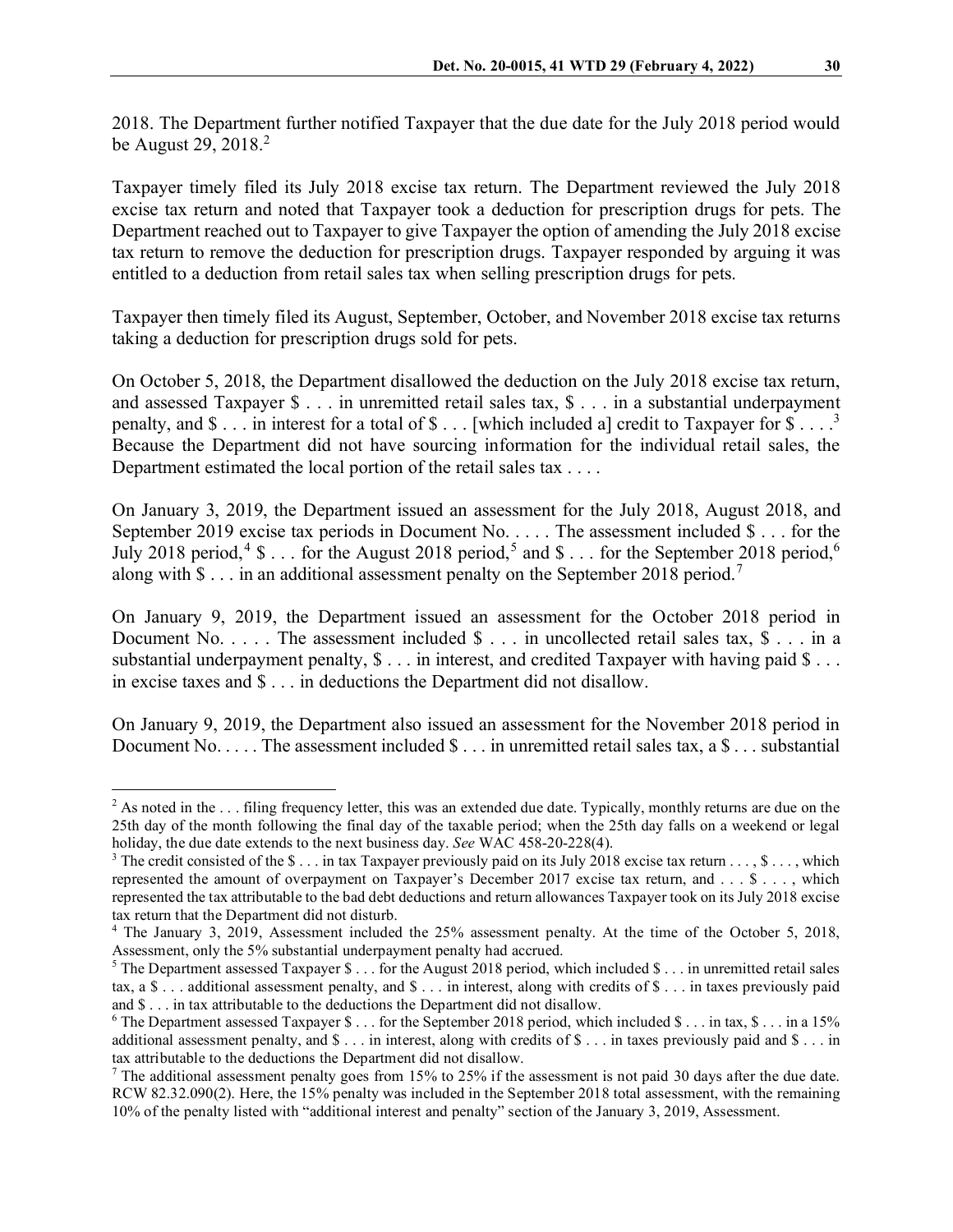underpayment penalty,  $\$\dots$$  in interest, and credited Taxpayer with having paid  $\$\dots$$  in excise taxes and \$ . . . in deductions the Department allowed.

Taxpayer timely sought administrative review. Taxpayer explains that its computer system did not allow it to collect retail sales tax on prescription pet medication until November of 2018, and it did its best to comply with its Washington tax laws. Taxpayer also disputes the Department's calculation of the local sales tax portion of the assessments.

## ANALYSIS

Washington imposes a B&O tax on "every person that has a substantial nexus with this state . . . for the act or privilege of engaging in business activities" in this state. RCW 82.04.220. . . . RCW 82.04.250 imposes the retailing B&O tax on entities making sales at retail. In addition, persons making sales at retail must collect and remit retail sales tax. RCW 82.08.020, RCW 82.08.050. The sale of tangible personal property is generally a retail sale, with certain exceptions. RCW 82.04.050(1)(a).

Taxpayer's prescription pet medications are tangible personal property, and Taxpayer's sales thereof are subject to retail sales tax unless an exception applies. RCW 82.08.0281 provides a retail sales tax exemption for sales of prescription drugs for human use: ["(1) The tax levied by RCW 82.08.020 does not apply to sales of drugs for human use dispensed or to be dispensed to patients, pursuant to a prescription."] Because Taxpayer's pet medications are for use by pets, and not humans, Taxpayer's sales of pet prescription drugs are not exempt from retail sales tax under RCW 82.08.0281.

[WAC 458-20-222 is the Department's rule addressing tax liability with respect to the sale of medicines and supplies for use in the care of animals.] WAC 458-20-222(3) provides that the retail sales tax applies to all the retail sales identified in WAC 458-20-222(2), unless a specific exemption applies. WAC 458-20-222(2)(b) explains that sales of drugs, medicines, or other substances or items of personal property to consumers are retail sales when the sale is not part of veterinary services. Taxpayer does not assert that it is a veterinarian [who would consume the drugs in providing veterinarian services]. Therefore, Taxpayer's sales of pet prescription drugs are not exempt from retail sales tax [as explained in] WAC 458-20-222.

Taxpayer also protests the Department's calculation of the local sales tax portion of its tax liability. RCW 82.32.070(1) requires taxpayers to keep and preserve suitable records as may be necessary to determine the amount of tax for which the taxpayer may be liable for a period of five years. *See also* RCW 82.32A.030(3) (Taxpayers are responsible to keep complete business records). WAC 458-20-254(3)(b) further requires that taxpayers "keep and preserve all records in a systematic manner conforming to accepted accounting methods and procedures."

Here, Taxpayer did not provide the Department with information relating to where it shipped its sales of prescription pet medications in Washington for the Department to determine where the sales should be sourced. Based on this, the Department reasonably determined Taxpayer's books and records were not suitable under RCW 82.32.070(1) regarding the location of its sales.